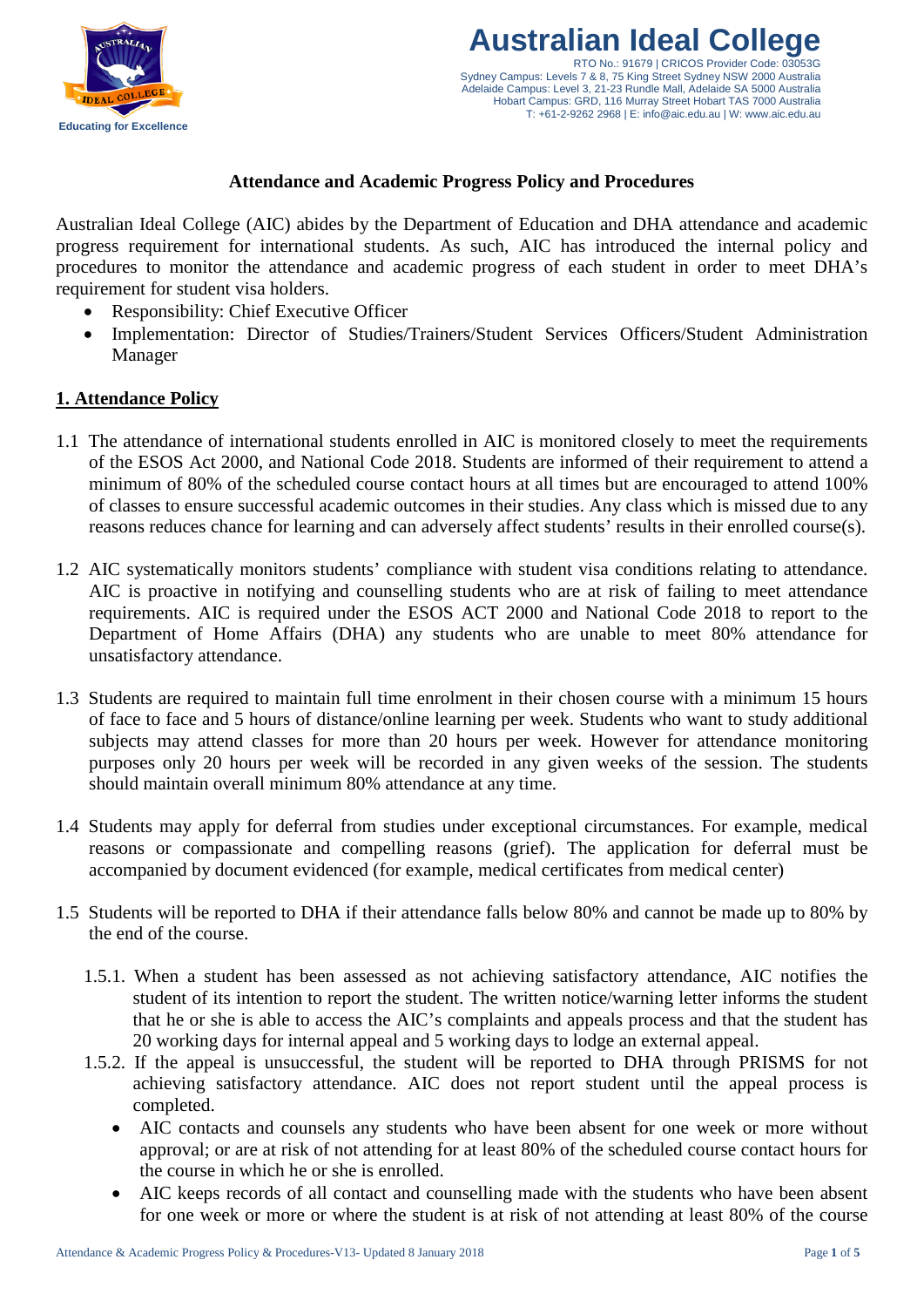contact hours. The intention of contacting these students is to find out why the students have been absent and to see what support AIC may be able to offer the student.

- 1.6 Students won't be reported for breaching the 80% attendance requirement when:
	- 1.6.1 Students produce justifying documentary evidence clearly demonstrating that compassionate or compelling circumstances apply. For example, illness where a doctor certificate states that the student is unable to attend classes for a certain period; and
	- 1.6.2 Student is attending at least 70% of the scheduled course contact hours for the course in which he or she is enrolled and has satisfactory course progress. Satisfactory course progress at AIC is defined as student has successfully completed at least 50% of the total subjects studied in each term.

However, if the student's attendance has fallen below 70%, AIC has to issue a notice of intention to report the student for unsatisfactory attendance, informing the student of his/her right to appeal.

Compelling and Compassionate circumstances:

- Health issues (Serious illness or injury)
- Mental health issues
- Death in family
- Bereavement of close family members such as parent or grandparents;
- Major political upheaval or natural disaster in the home country requiring emergency travel and this has impacted on the student's studies.

Or,

A traumatic experience which could include:

- Involvement in, or witnessing of a serious accident; and,
- Witnessing or being the victim of a serious crime.

Any of these cases which has impacted on the student should be supported by death certificate, doctor certificate and police or psychologists reports.

Please note that the abovementioned are some examples of what AIC may consider compassionate or compelling circumstances. AIC will use professional judgement and to assess each case on its individual merit. When determining whether compassionate or compelling circumstances exist, AIC only considers documentary evidence provided to support the claim by individual student, and keeps copies of these documents in the student's file.

- 1.7 To inform the students about their attendance, warning letters will be sent to the contact details given by the students or in some rare cases, given to the students by hand in the college if student is not responding to the warning letters sent before. The warning letters will outline the student's unsatisfactory attendance and give instructions on when and where to meet with the Director of Studies and Student Consellor to discuss their concern.
- 1.8 Reporting is the last option after the student has been counselled and has been given 20 working days for internal appeal to AIC and 5 working days to lodge an external appeal (For more details, please refer to Student Complaints and Appeals and Grievance policy).
- 1.9 AIC maintains the following documents in student files:
	- warning letters
	- notes from counselling sessions
	- medical certificates
	- appeal documents
	- any other relevant documents
	- PRISMS breach letters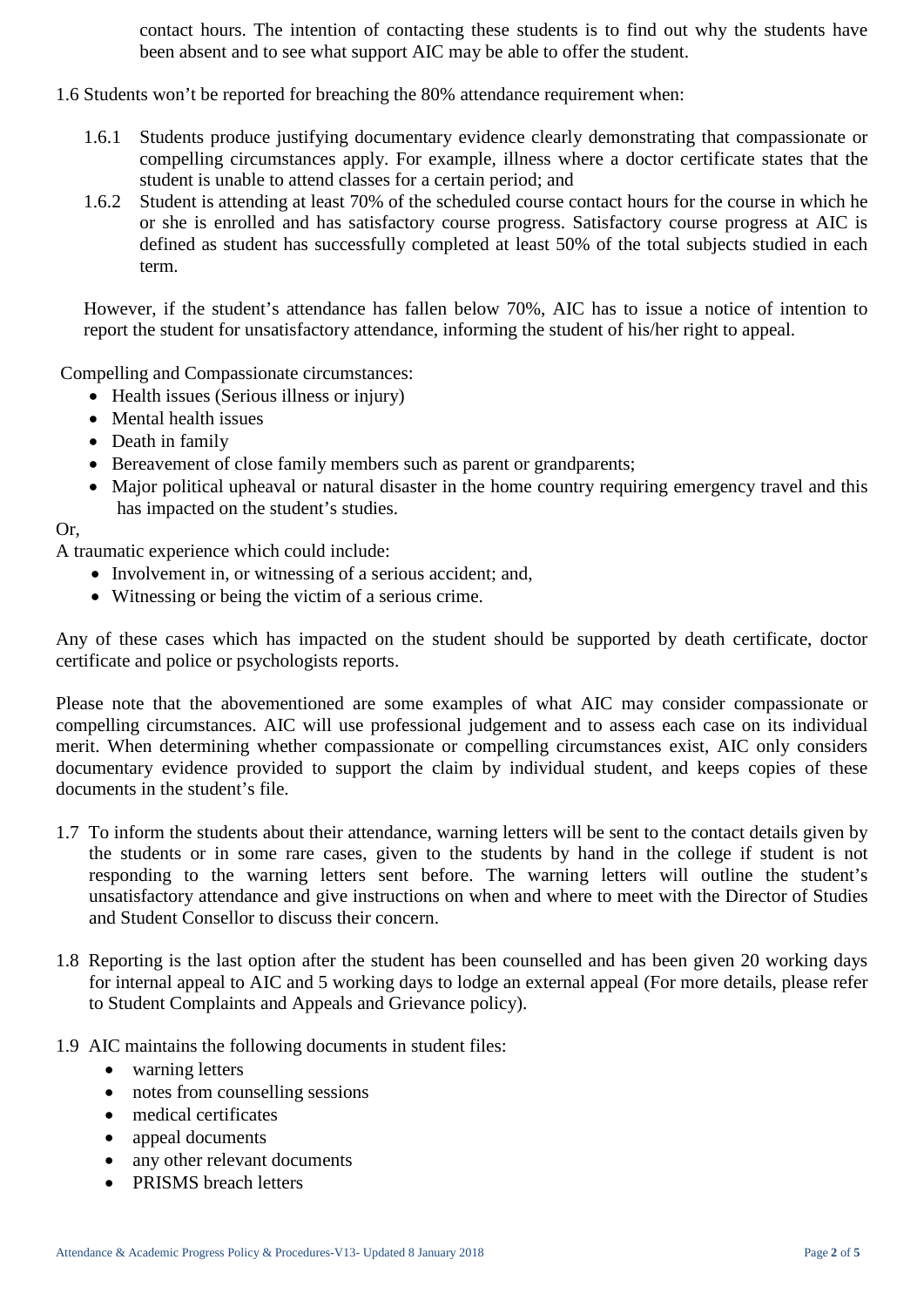# **2. Procedures for Monitoring Attendance**

# **Persons Involved and Responsibility**

Trainers to mark attendance in attendance roll call sheet and enter attendance as per the roll sheet into the RTO Manager System.

Student Services Officer is responsible for contacting students.

Student Services Officer is responsible for generating, sending and filing warning letters under the instruction and direction of the Director of Studies.

Director of Studies/Student Consellor/CEO is to administer approved leave, counselling, appeal process Student Administration Manager is to report students to DHA via PRISMS.

## **Important Steps Involved:**

- Marking attendance sheet by trainer
- Recording/filing Medical certificates
- Reviewing attendance by Director of Studies
- Sending warning letters
- Reporting via PRISMS
- 2.1 Trainers use the attendance roll to record student attendance at each scheduled class and note early departures and late arrivals. Mark "X" for full attendance for every hour and an "A" for students are absent from class for each hour.
- 2.2 If student presents a medical certificate for the missed class, record it as an absence with medical certificate and ask the student to keep his/her original medical certificate and provide a copy to the Student Services Officer at reception.
- 2.3 Trainers are to mark and maintain the attendance roll of each of their classes every lesson. The attendance rolls are the college property and at no time, they are to be removed from campus or given to a student. All attendance rolls are to be kept in the Attendance Record Folder for each trainer at VET DOS office at the end of the day.
- 2.4 Trainers must sign, add comment (if any) on the hard copies of the attendance roll, then enter the attendance into RTO Manager System and return the original class rolls at the end of the week to the Director of Studies.
- 2.5 Trainers will in the first instance deal with any student who arrives late. Student who continuously arrives late to the college will be taken care of by the trainer, noted and then would be brought onto the Director of Studies' attention.
- 2.6 Students will not have approved leave granted during the academic term unless they produce evidence of compassionate and compelling reasons or medical grounds. Failure to do so may result being marked as absent
- 2.7 Student Services check the attendance rolls such as:
	- Checking Number of hours present/absent marked correctly in RTOmanager;
	- Filing Medical Certificates/Approved Leave documents etc. and entering data/notes in the RTO Manager system.
- 2.8 Contacting Students with Unsatisfactory Attendance
	- First approach to contacting students will be by email
	- If email is not successful, then contact by phone
	- Class room trainer
	- Surface mail
	- Their education agents
- 2.9. Counselling
	- The college's activities to interfere with the student to improve attendance by counselling students when their attendance begins to drop.
	- Warning letters will offer counselling to determine reasons for low attendance and advise ways for improving attendance
	- The college keeps record of counselling in RTO communication database of the student.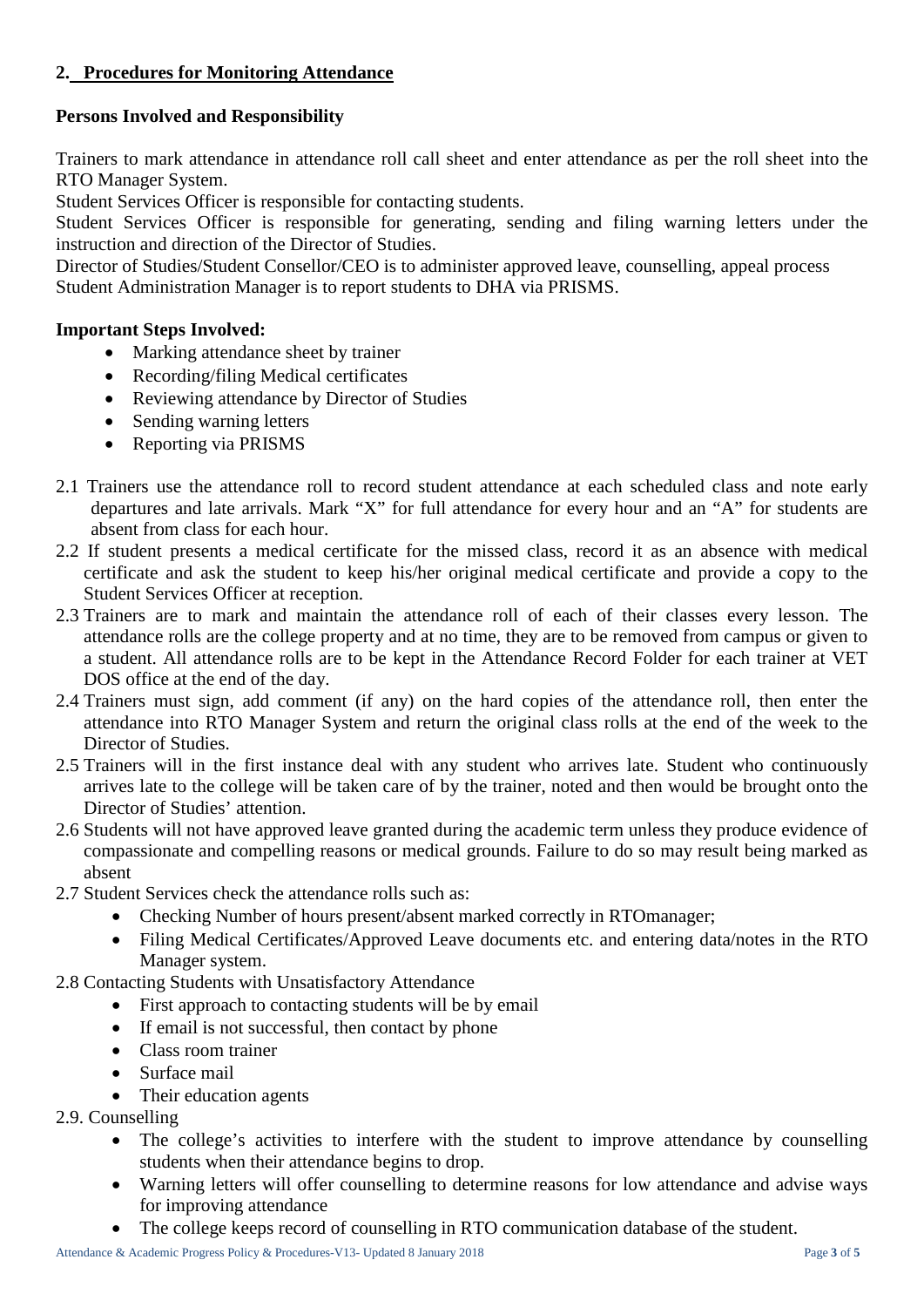### 2.10. Three warning letters

- Student is at risk of falling below 80% attendance to the end of the study period, the first warning letter will be sent immediately and a counselling session arranged with the Director of Studies.
- If the student's attendance falls below 80% to the end of the study period, the second warning letter will be sent.
- If the student does not respond to the second warning letter within the scheduled time or the explanation is not satisfactory, the final warning letter with intention to report will be sent to the student.

## **3. Procedure Manual guidance**

### a) **Case 1: Absent in class for 5 consecutive days without notice**

- 3.1 No matter it is in the beginning of the course or in the middle of the course, as long as students are absent from class for the whole week, Student Services Officer will contact the student regarding the issues via email or phone and advise the student to come and meet with the Director of Studies for explanation as soon as possible. The template of the weekly absent warning notice is saved in the RTOmanager system and is emailed to the student the following week right after the previous week attendance is entered.
- 3.2 If there is no response from the student within 5 working days, and the student keeps being absent for the following weeks which has affected his/her overal attendance at the risk of falling below 80%, the Student Services Officer, under the instruction of the Director of Studies, will send out the "1st Student Attendance Warning Letter" to the student and allow the student 10 working days for interview. If the whole week absence in the middle of the course affects the students overall attendance already falling below 80%, student will receive the 2<sup>nd</sup> warning letter or final warning letter with intention to report.

### *b) Case 2: Unsatisfactory attendance*

- 3.3 When students' attendance is at the risk of falling below 80% in a compulsory study period, the Student Services Officer, under the instruction of the Director of Studies, will send the "1st Student Attendance Warning Letter" out and asks the student to come and meet with the Director of Studies for an interview within 10 working days.
- 3.4 If the student turns up within the 10 working days and the interview is successful, the student will be given a chance to continue to maintain 80% of attendance. Student will be monitored through the next study period to ensure student has maintained satisfactory attendance and academic progress.
- 3.5 If the student does not respond to the "1st Student Attendance Warning Letter" or does not come for an interview within the 10 working days, and the attendance keeps fallin below 80%, the Director of Studies will send out the "2<sup>nd</sup> Student Attendance Warning Letter" and allow the student 10 working days for interview.
- 3.6 If the student turns up within the 10 working days and the interview is successful, the student will be given a chance to maintain 80% attendance. Student will be monitored through the next study period to ensure student has maintained satisfactory attendance.
- 3.7 If the student does not respond within 10 working days, the Director of Studies will send out Final Warning Letter with Intention to report and allow student 20 working days for appeal.
- 3.8 If the student turns up within the 20 working days and the appeal is successful, the student will be given a chance to maintain 80% attendance. Student will be monitored through the next study period to ensure student has maintained satisfactory attendance.
- 3.9 If the student does not respond to the intention to report letter or does not access the internal appeal within 20 working days, the Director of Studies will advise the Student Administration Manager to report the student to DHA via PRISMS for non-compliance.
- 3.10 If the student responds to the intention to report letter within the 20 working days, but the internal appeal is unsuccessful, the student can lodge external appeal within 5 working days. If the external appeal is successful, the student will be given a chance to maintain 80% of attendance. If the external appeal is unsuccessful, or the student does not access the external appeal within 5 working days, the Director of Studies will advise the Student Administration Manager to report the student to DHA via PRISMS for non-compliance.